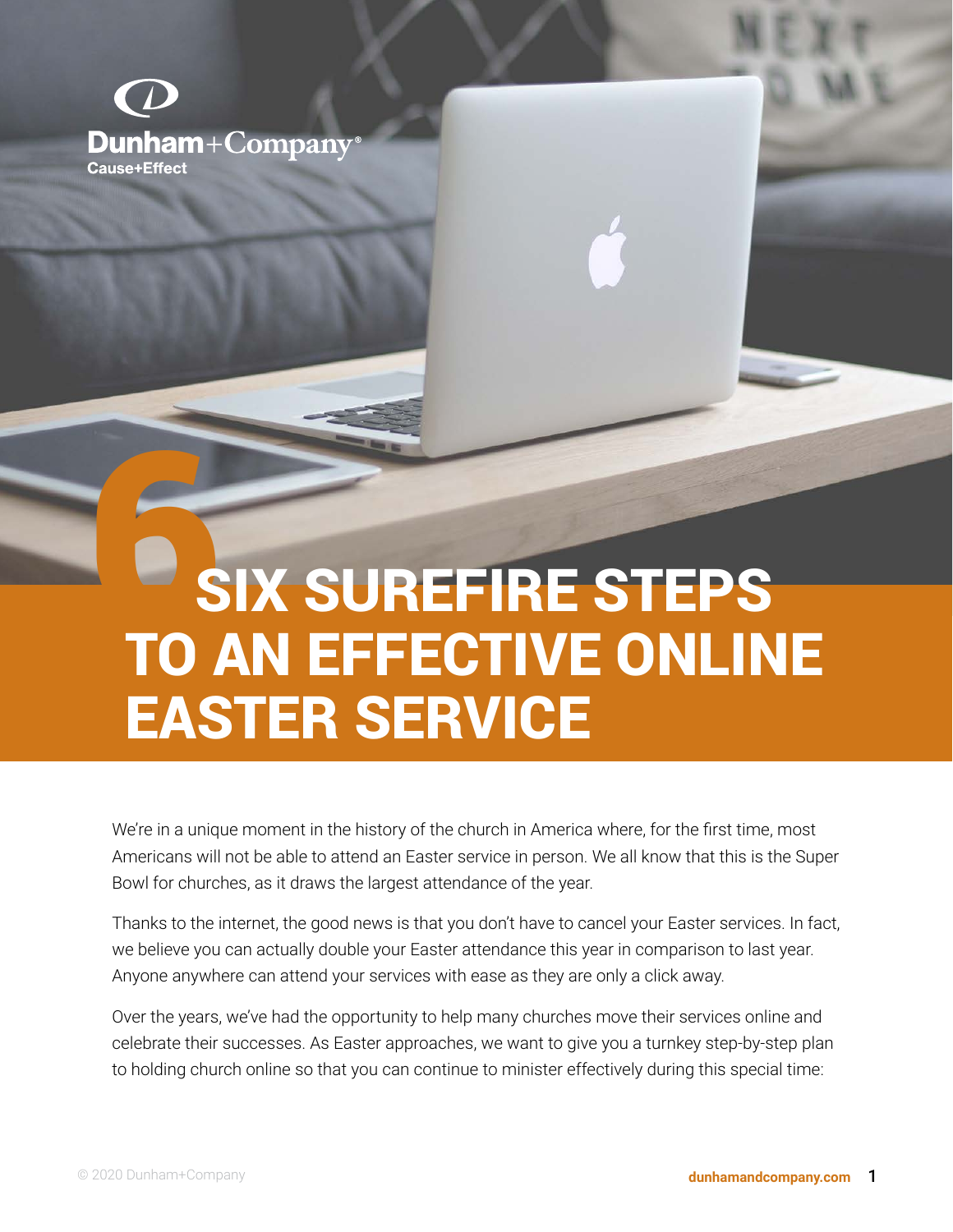## 1**STEP ONE**

## **CREATE A LANDING PAGE**

Leading up to your Easter services, you need a place for potential attendees to find more information. The landing page should be simple, attractive, clear, and compelling. If you're able to include a teaser video on the page, even better. Don't wait to launch until it's perfect though. Your goal is for website visitors to submit their email address for access to your church's online Easter service.

From a technology perspective, we recommend **[Brushfire](https://www.brushfire.com/)**. It is a free registration and communication platform that makes it easy to create a landing page and begin capturing registrations for your online service.

If you're able to utilize an easy-to-communicate domain for the landing page—like the initials of your church's names + easter.com (e.g. fbceaster.com)—you will find it especially easy to communicate across different mediums. The page doesn't have to live on this domain, but you can use it to forward to the landing page.

Here's a simple landing page built through Brushfire:

| 4:15 <sub>7</sub>                                                                                                                                     | 490       | 4:17.9<br>$49 -$                                                                                                                                     |  |
|-------------------------------------------------------------------------------------------------------------------------------------------------------|-----------|------------------------------------------------------------------------------------------------------------------------------------------------------|--|
| demo.brushfire.com<br><b>AA</b>                                                                                                                       | ċ.        | a demo.brushfire.com<br>C<br>AA                                                                                                                      |  |
| BRUSHFIRE O<br><b>WCART</b>                                                                                                                           |           | BRUSHFIRE O<br>$\mathbb{R}$ CART                                                                                                                     |  |
| C Community                                                                                                                                           |           | C Community                                                                                                                                          |  |
| <b>Easter Services</b><br>Sunday, Apr 12, 2020                                                                                                        |           | <b>Easter Services</b><br>Sunday, Apr 12, 2020                                                                                                       |  |
| We can't wait for you to join us for Easter online!<br>Let us know how many people will be watching with<br>you and what service you plan on joining. |           | $\frac{1}{2}$ and the specs $\frac{1}{2}$ and $\frac{1}{2}$ . The mass constant section is the first section of $\frac{1}{2}$<br>Name <sup>(2)</sup> |  |
| 9:00 AM Online Service                                                                                                                                |           | <b>Joe</b>                                                                                                                                           |  |
| D.                                                                                                                                                    |           | Smith<br>Email O                                                                                                                                     |  |
| 11:00 AM Online Service                                                                                                                               |           | joesmith@gmail.com                                                                                                                                   |  |
| $\Omega$                                                                                                                                              |           | Do you attend church? O                                                                                                                              |  |
| 1:00 PM Online Service                                                                                                                                |           | O I attend Community Church<br>C I attend another church                                                                                             |  |
| O.                                                                                                                                                    |           | B I don't attend church                                                                                                                              |  |
| Selections are not reserved until order is complete.                                                                                                  |           | <b>CONTINUE</b>                                                                                                                                      |  |
| <b>CONTINUE</b>                                                                                                                                       | $\bullet$ | $0$ HELP                                                                                                                                             |  |
|                                                                                                                                                       |           | <b>CALIFORNIA WAS ARRESTED FOR A</b><br>m<br>m                                                                                                       |  |
|                                                                                                                                                       |           |                                                                                                                                                      |  |
|                                                                                                                                                       |           |                                                                                                                                                      |  |
|                                                                                                                                                       |           |                                                                                                                                                      |  |
|                                                                                                                                                       |           |                                                                                                                                                      |  |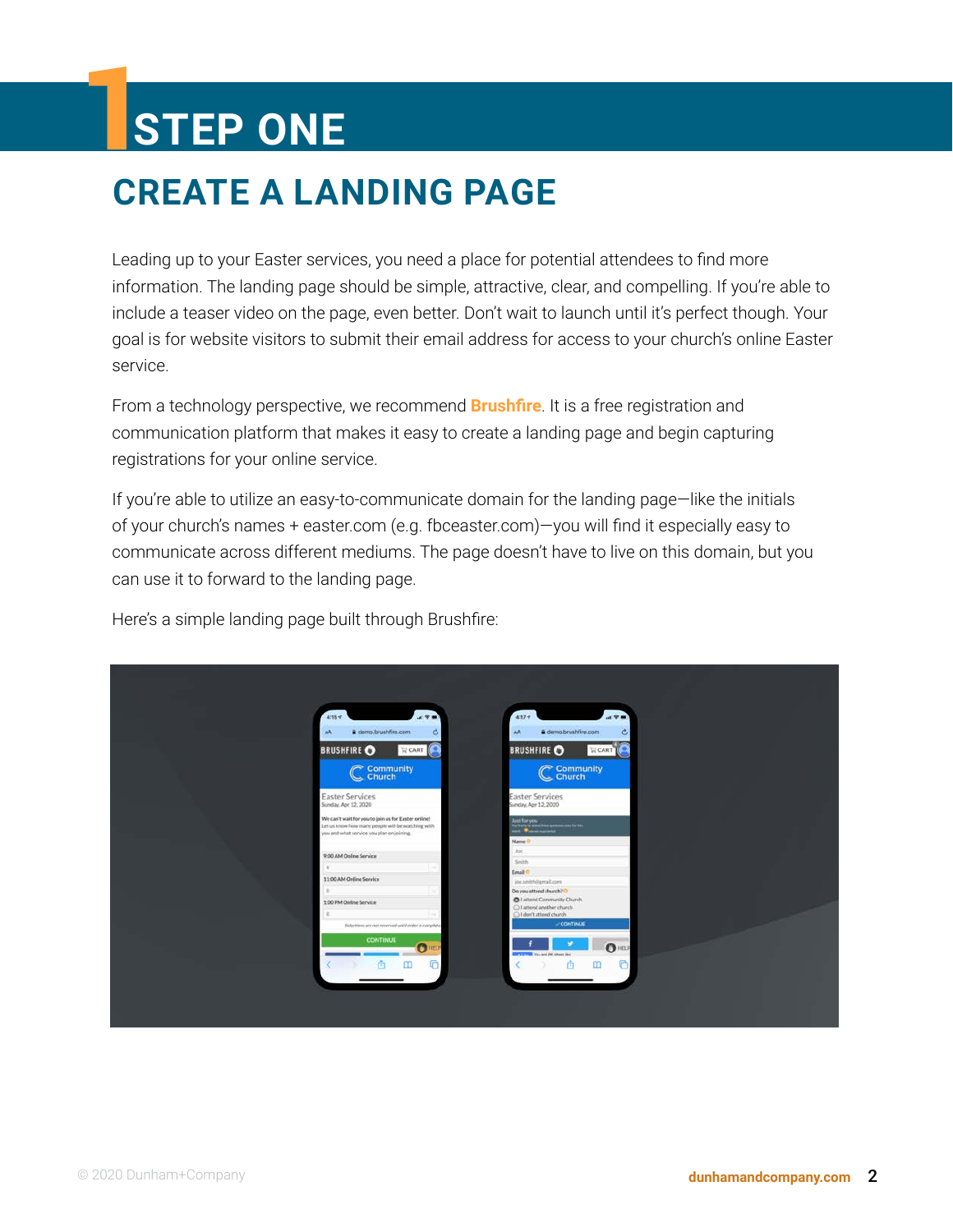# 2**STEP TWO**

## **DRIVE TRAFFIC TO YOUR LANDING PAGE**

Start with your database. Send an invitation to your church members and encourage them to share the site with their friends and family so they can sign up to attend an Easter service. Then promote it on your personal and church social media channels to spread the word as far as you possibly can.

Once you have exhausted all communication outlets, lean into advertising opportunities. Utilize a combination of Facebook Ads (includes Instagram) and Google Adwords (includes YouTube) along with television and radio driving as much traffic as possible to that landing page.

If you need help with driving traffic, we at Dunham+Company would love to offer you support! Simply visit DunhamandCompany.com/Easter and we can partner with you to make the most of this important time.

# 3 **STEP THREE**

## **CHOOSE A LOCATION FOR YOUR ONLINE EXPERIENCE**

While you might choose to stream your Easter services on multiple platforms, like YouTube or Facebook, we would recommend selecting a primary location for your online experience. Doing so allows you more control over calls to action that focus on new believers, giving, and so on. If you're looking for a good example of an online experience home page, visit **[Live.Life.Church](https://live.life.church/)**.

Beyond the streaming video player, some of the key elements to include in your online church platform are a live chat, buttons for giving, links to resources, sermon notes, and forms for next steps.

When it comes to platforms you can use, here are three options:

- 1. Brushfire
- 2. **[Church Online Platform](https://churchonlineplatform.com/)**
- 3. Your Church Website (embed a video into a page on your website)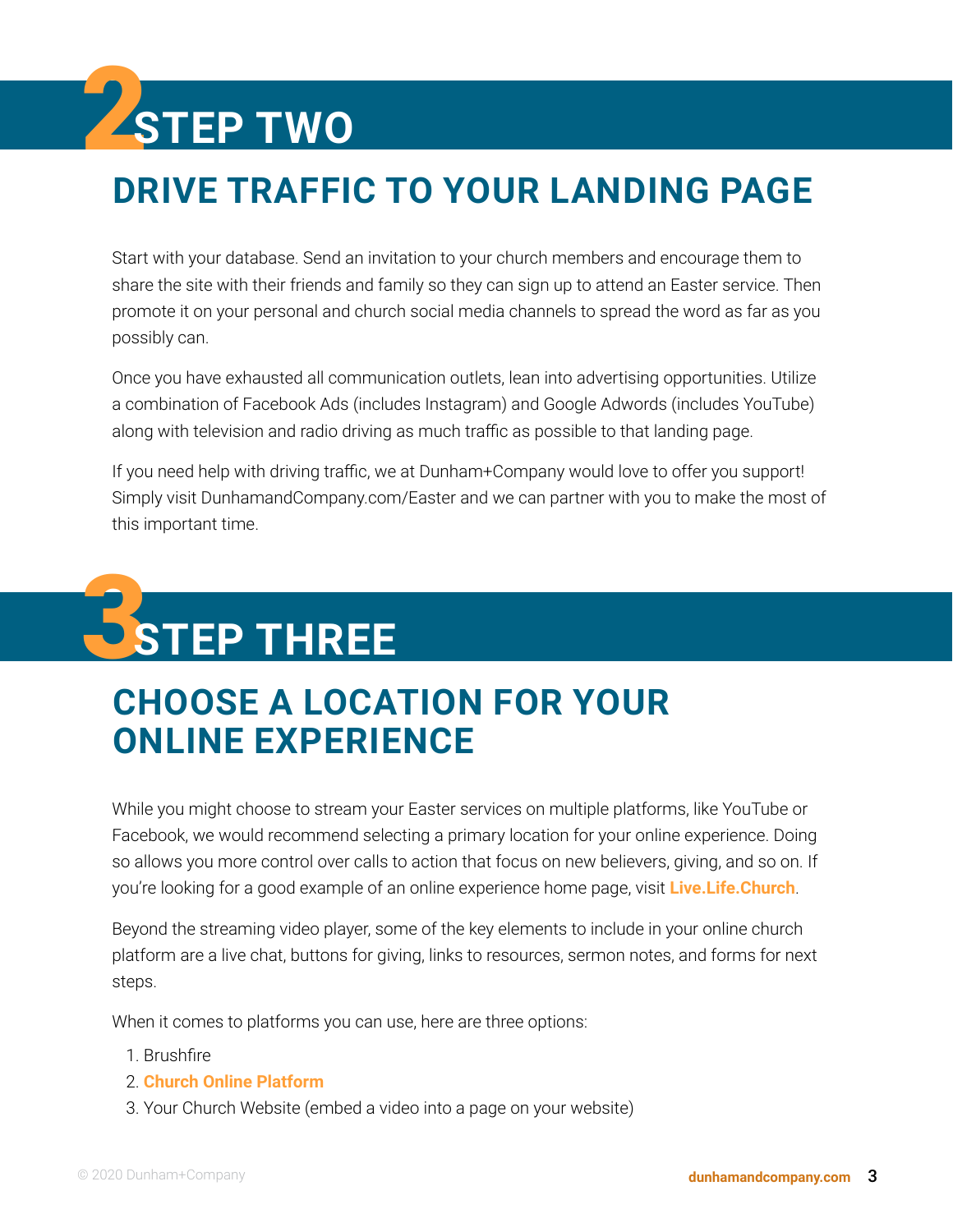Our primary recommendation is to stick with Brushfire, which will minimize multiple technology options and keep everything in one place from a user experience standpoint. Their platform is powerful, easy to use, and affordable (just \$79/month). You can also utilize Brushfire's registration tool without using their online church platform and vice versa. Take a look at the sample online church platform created with Brushfire below:



# 4 **STEP FOUR**

### **CREATE AN EMAIL COMMUNICATION SERIES**

Once someone submits their email through your landing page to attend one of your online Easter services, it needs to trigger two immediate responses:

- 1. A thank-you page that includes opportunities for them to share their plans on social media and invite a friend to join them
- 2. A confirmation email that includes basic details about your online service with a link to your platform, an encouragement to invite a friend, and even a countdown clock, if you wish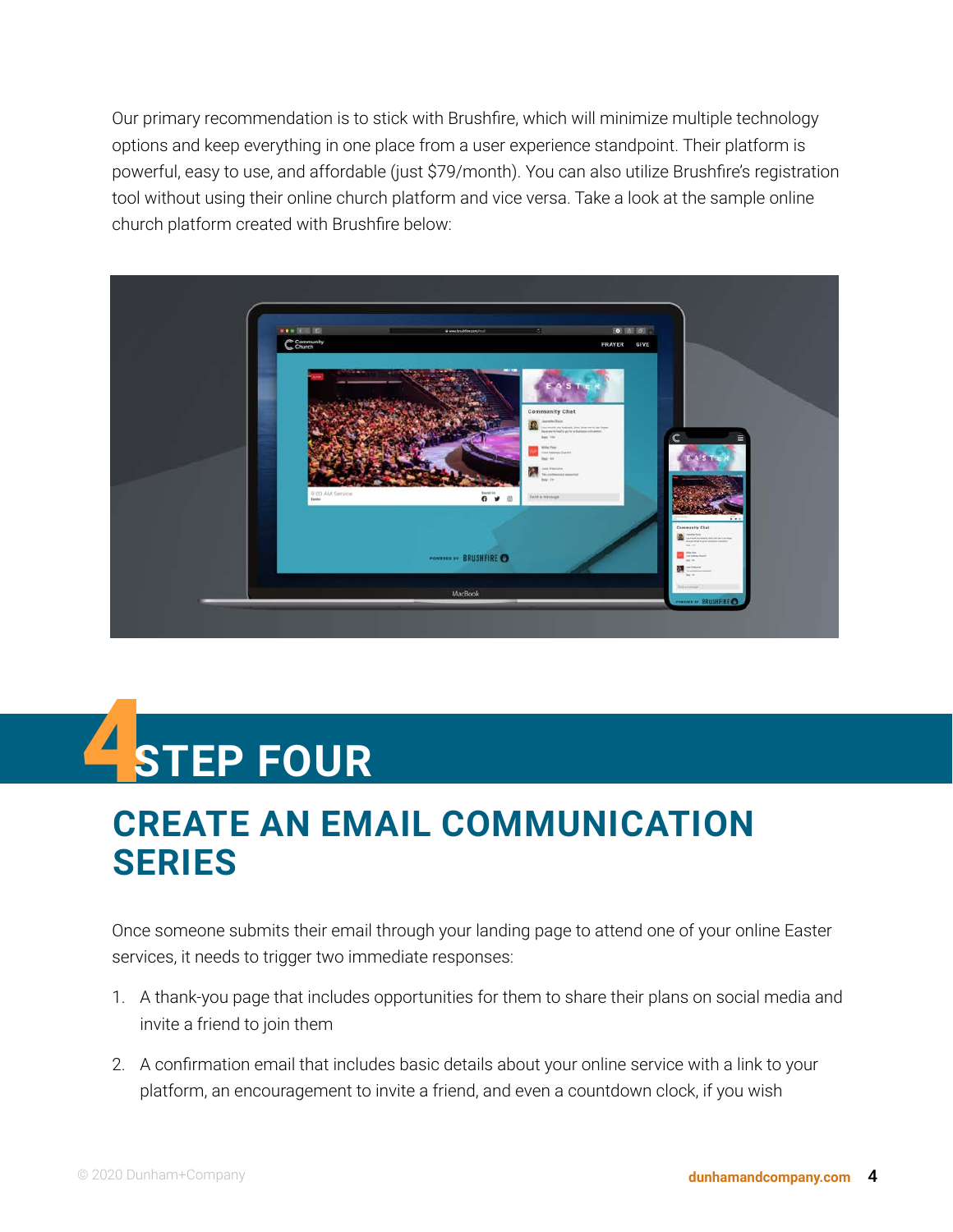As your Easter service approaches, make sure to send strategic email reminders:

- 1. Preparation Email (one week out): Include all of the details needed to login to the worship experience as well as instructions on how test a computer or smartphone to ensure proper streaming capabilities.
- 2. Join Us Tomorrow (day before): Send a reminder with the link to the worship experience login as well as an encouragement to invite a friend.
- 3. We're About to Go Live (30 minutes before): Keep it simple with a link to your online experience platform and an announcement that you're live.

# 5 **STEP FIVE**

### **CREATE AND STREAM YOUR ONLINE SERVICE**

Here's where you need to focus the majority of your energy. Think beyond simply recording something on stage. Consider how you can create the best possible experience for the family sitting on their couch watching together. Worship can be difficult to capture and is often challenging to engage with through a screen, even when it's well produced. So put some thought into how both your music and message will connect with those watching from home. Shortening your worship set and adding other creative elements like spoken word or dramatic video could help with creating a more engaging experience. During your message, make sure to speak directly to the camera. Remember, you can preach from anywhere or even multiple places if it helps with communicating your sermon.



If you're looking for a great online experience, click the thumbnail for a recent service from Saddleback Church that is intentionally created and produced.

One additional encouragement—while we do believe you should stream the experience for [s](https://www.facebook.com/saddlebackchurch/videos/260183331652380)imultaneous viewing, we recommend prerecording the whole service. You can use tools

like **[LivePigeon](http://livepigeon.com)** or **[Restream](http://restream.io)** to host your pre-recorded service live. If you choose instead to livestream, **[Vimeo](https://vimeo.com/features/livestreaming)** and **[Stream Monkey](http://streammonkey.com)** are a couple of good options.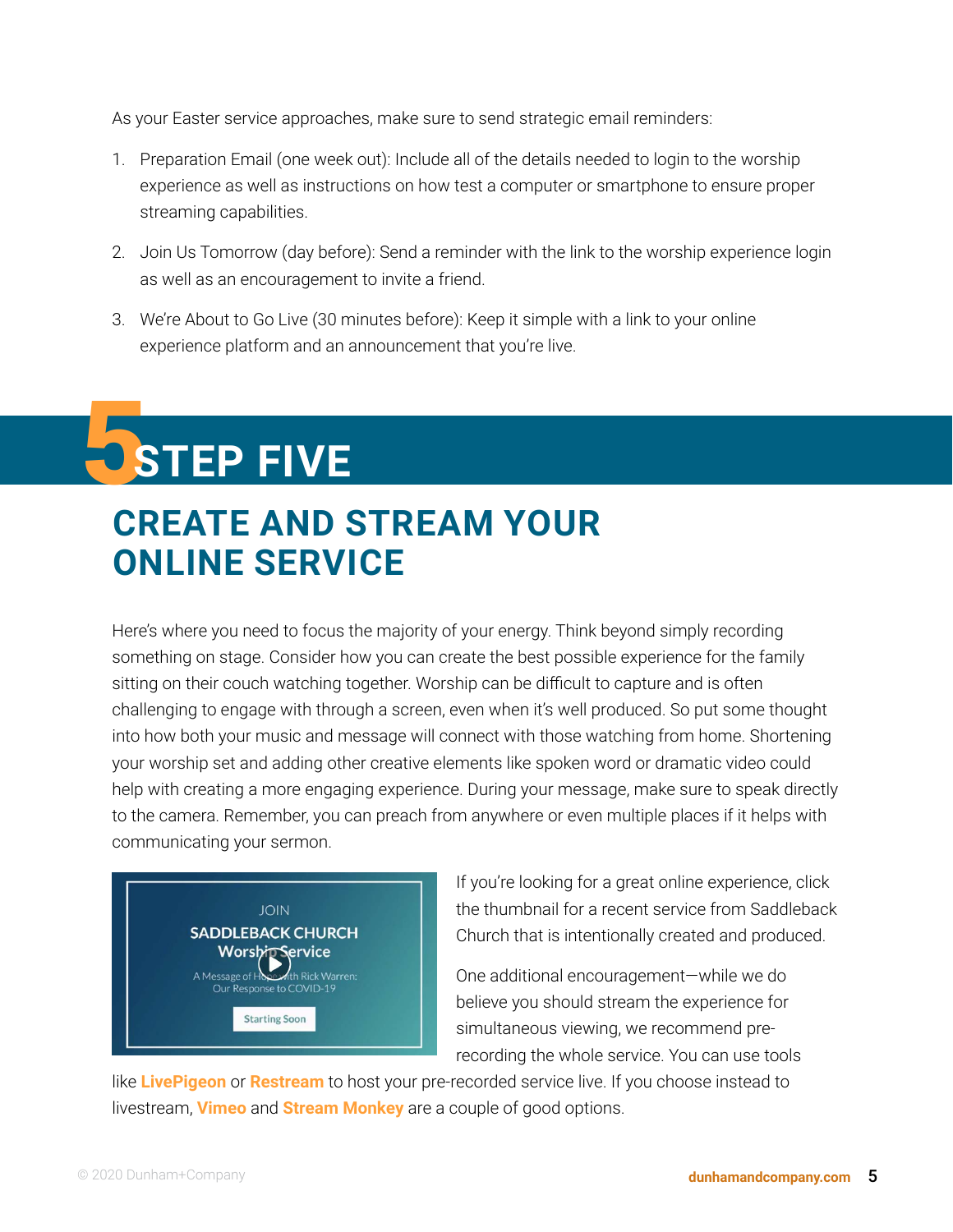# 6**STEP SIX FOLLOW UP**

Once the service has ended, ministry has just begun. Since you already have email addresses for those who signed up, you should immediately send out a follow-up message inviting them to take next steps, such as joining a small group, giving online, connecting with the church on social media, and attending a service in person. Be sure someone on your staff or volunteer team follows up personally with those who make a decision of faith during the service.

As we head into this unprecedent time of life, the church has a unique opportunity to adapt, lean in, and maximize the moment for the sake of the gospel. Our world is filled with people who are anxious, overwhelmed, exhausted, isolated, and bored. And all of them need the good news of Jesus. Let's harness the power of the internet to bring it to them with an Easter service like they have never experienced before!